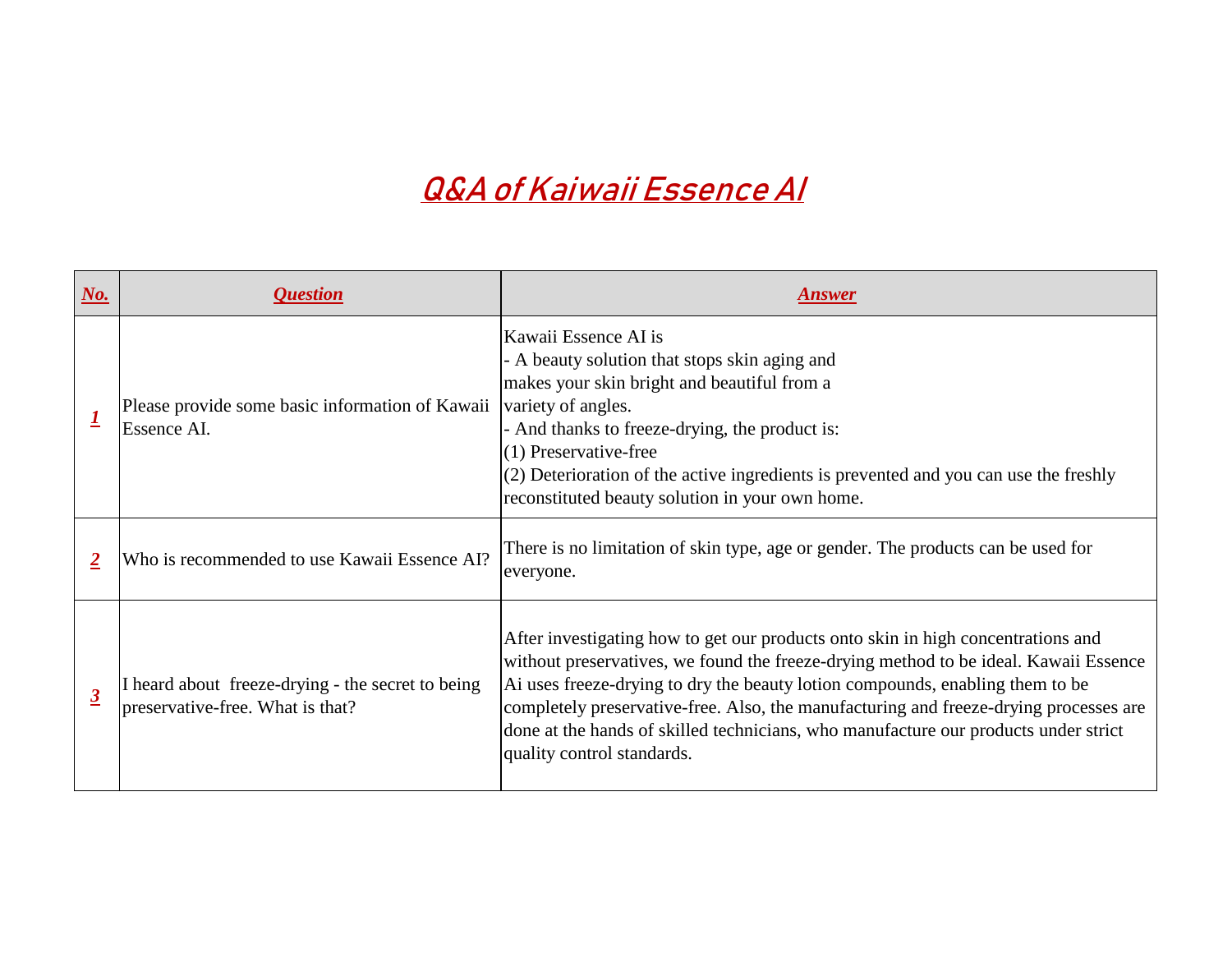| $\overline{\mathbf{4}}$              | I heard about the airless bottle - achieving lasting<br>freshness. What is that? | When exposed to the air, cosmetics oxidize a<br>Essence Ai, we used an "airless bottle" that k<br>the air until you are finished using it. It enabl<br>last drop. |
|--------------------------------------|----------------------------------------------------------------------------------|-------------------------------------------------------------------------------------------------------------------------------------------------------------------|
| $\overline{2}$                       | Is Kawaii Essence AI all made in Japan?                                          | To ensure quality in its components and man<br>produced from start to finish in our trustwort                                                                     |
| $\underline{6}$                      | Is the material friendly with the enviroment?                                    | We don't use materials that are considered to                                                                                                                     |
|                                      | If the products are getting old? How should I<br>dispose the products?           | Please separate according to the method defined<br>When throwing out contents (1 piece or less)<br>wrapped in tissue etc.                                         |
| $\underline{\underline{\mathbf{8}}}$ | Do you have sample for Kawaii Essence AI?                                        | There is no sample for trying.                                                                                                                                    |
| $\overline{\mathbf{2}}$              | Kawaii Essence AI can be used from what age?                                     | The products can be used from any age but it<br>test to discover whether a person is allergic to<br>applied to the skin in light scratches or under               |

and their quality degrades. So, for Kawaii keeps your product from being exposed to les you to use fresh beauty lotion to the

**nufacturing, Kawaii Essence Ai is** contacturing, Kawaii Essence Ai is thy factory in Japan.

have problems with the enviroment.

ned by your local resident. ), please throw it away with burning trash

is recommended to take a patch test (a to any of several substances that are a patch) first.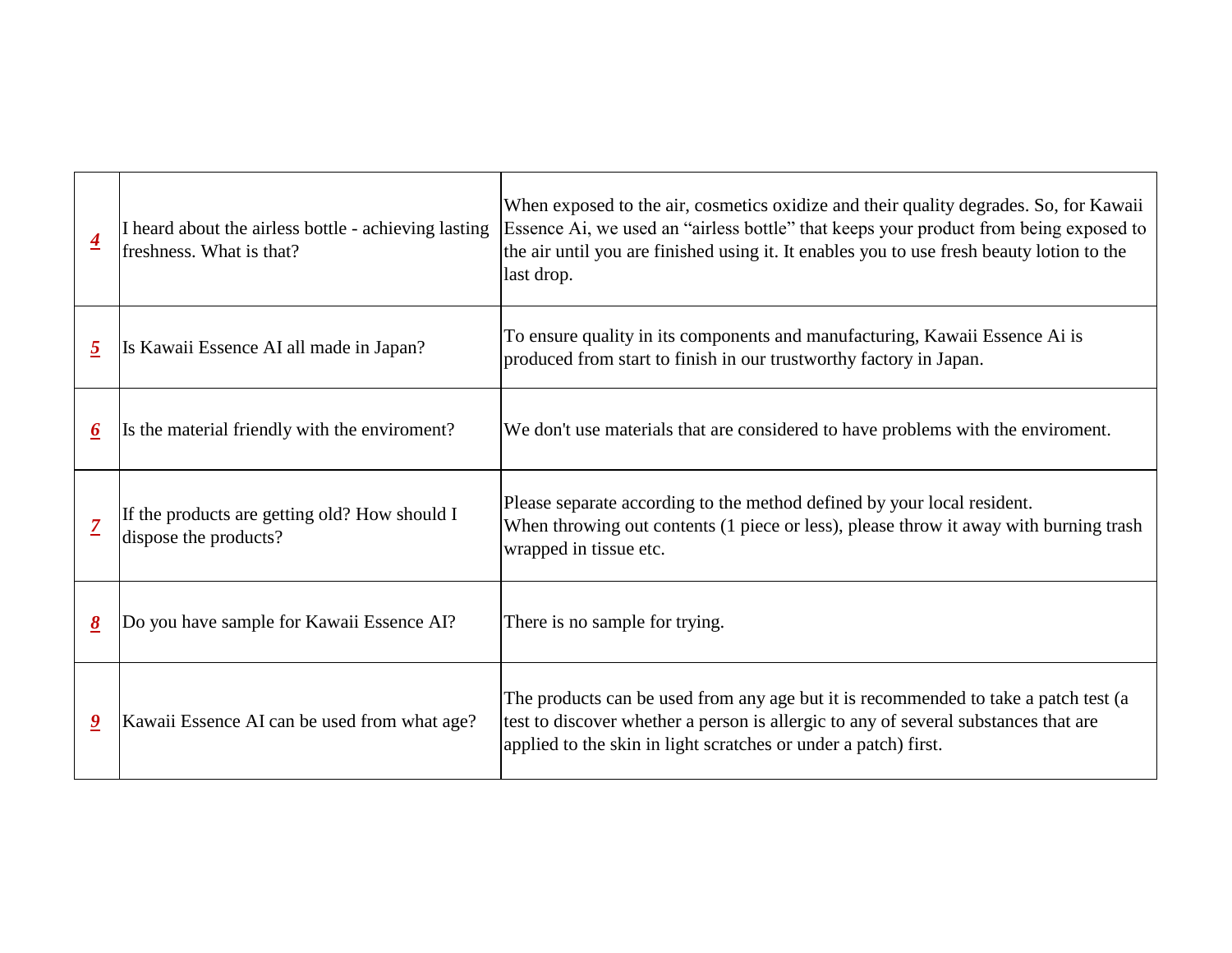| If childern licked or drank the products, what<br>should I do?                                                                         | As ingredients use highly safe ingredients, there is no da<br>of a small amount is licked or drank by mistake, please<br>wet tissue or please clean the mouth with water. After the<br>examination if you are concerned. If you drink plenty, pl<br>see a doctor's examination, please bring the product and<br>of goods etc.). |
|----------------------------------------------------------------------------------------------------------------------------------------|---------------------------------------------------------------------------------------------------------------------------------------------------------------------------------------------------------------------------------------------------------------------------------------------------------------------------------|
| My skin is weak and I have an allergy, can I use<br>Kawaii Essence AI?                                                                 | Before using products, we recommend you to consult a                                                                                                                                                                                                                                                                            |
| Can men also use Kawaii Essence AI?                                                                                                    | Men can also use the product.                                                                                                                                                                                                                                                                                                   |
| In the case I use products then I have trouble with<br>$\vert$ my skin (Redness · itch · swelling · eczema etc.),<br>what should I do? | We recommend that you stop using it immediately and c<br>as possible.                                                                                                                                                                                                                                                           |
| What is Kawaii Essence AI's reservation method?                                                                                        | Please store in a refrigerator and use within one month.<br>dissolving the product.                                                                                                                                                                                                                                             |
| Have the produts experienced on animals?                                                                                               | Kawaii Essence AI is not being experienced on animals.                                                                                                                                                                                                                                                                          |
|                                                                                                                                        |                                                                                                                                                                                                                                                                                                                                 |

here is no danger in particular, but in case ake, please wipe inside of the mouth with ter. After that, please take a doctor's. nk plenty, please see a doctor. When you product and all ingredient indications (box

ko consult a dermatologist.

liately and consult a dermatologist as soon

one month. Use as soon as possible after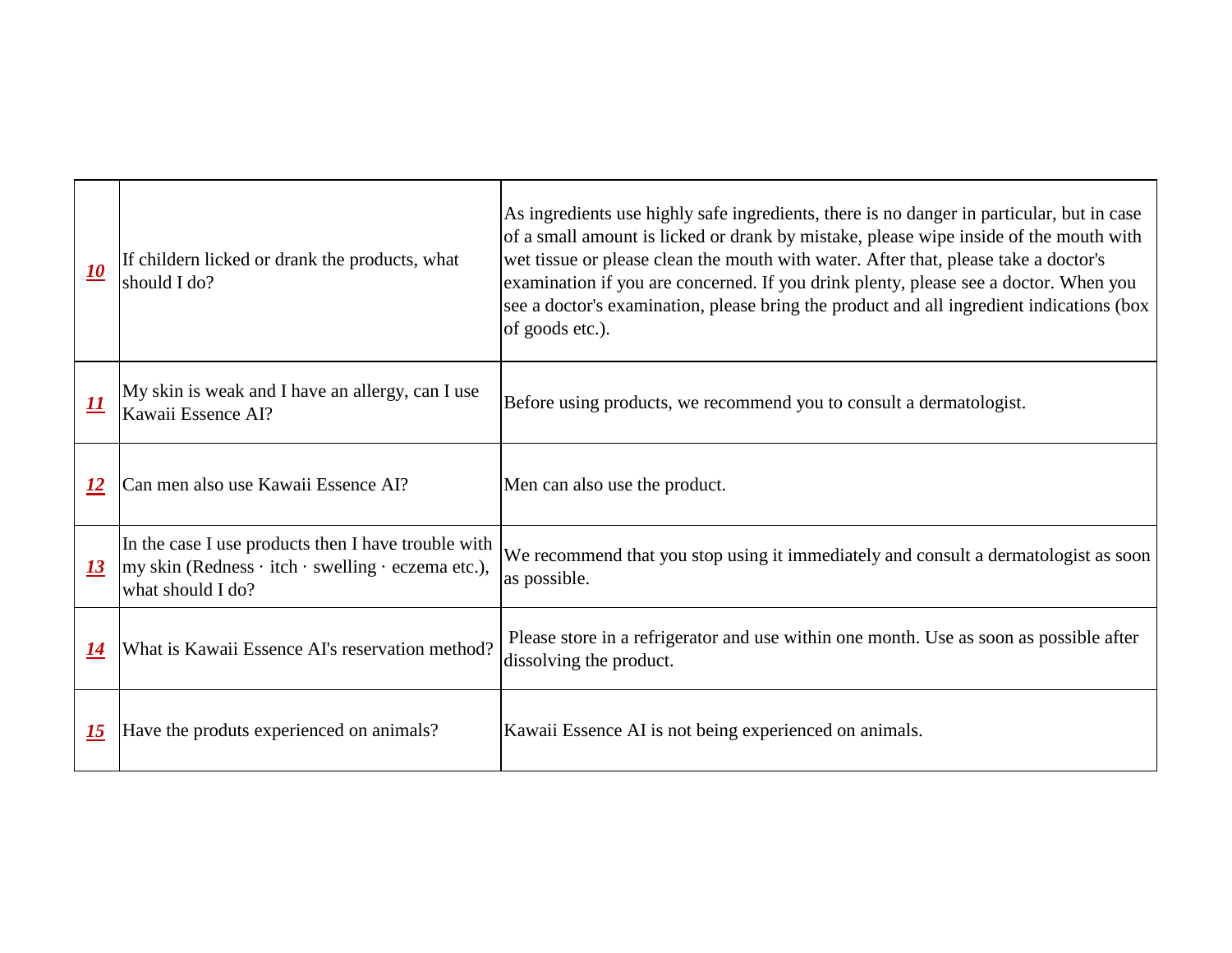| 16                        | Please advise the skin care method with the<br>product?                                | Use a generous amount on your face and nect<br>your skin with a gentle massaging motion. U<br>are worried about for greater effect. It is most<br>cosmetics as much as possible right before are<br>If you feel tightness in your skin, you can alse<br>amount of additive-free lotion. However, ple<br>the eyes. |
|---------------------------|----------------------------------------------------------------------------------------|-------------------------------------------------------------------------------------------------------------------------------------------------------------------------------------------------------------------------------------------------------------------------------------------------------------------|
| <u>17</u>                 | After using products, my skin turns red. Is that the<br>side-effect of the products?   | Continuing to use when "side-effect" has hap<br>symptoms. We recommend that you stop usin<br>dermatologist as soon as possible.                                                                                                                                                                                   |
| <u>18</u>                 | If the products get in eyes, what should I do?                                         | Most cosmetics, even small amounts, will no<br>please wash the eyes well with eyewash. How<br>large amount gets in eyes, please bring the pr<br>(product box etc) to consult doctor.                                                                                                                              |
| <u> 19</u>                | After opening and dissolving the products, how<br>long can Kaiwaii Essence AI be used? | After unpacking and mixing the product, plear-<br>month.                                                                                                                                                                                                                                                          |
| $\underline{\mathbf{20}}$ | What if white spot appears?                                                            | In such case, please stop using the products in<br>knowing the diagnosis from the doctor, could<br>$\text{us}2$                                                                                                                                                                                                   |
| <u> 21</u>                | What are the main ingredients of the product?                                          | • Plant stem cell culture solution<br>• Plant mineral<br>• Proteoglycan<br>• 13 types of plant extracts                                                                                                                                                                                                           |

k after getting out of the bath. Rub into Ise more of the product on areas that you art effective if you avoid using other nd after you use Kawaii Essence AI. If you apply the product on top of a small ase avoid massaging excessively around

pened to the skin may worsen the ng it immediately and consult a

ot cause serious hazards immediately, but wever, if pain or hyperemia persists or a roduct and all ingredient indications

ase use it as soon as possible within 1

immediately and consult the doctor. After d you kindly share the information with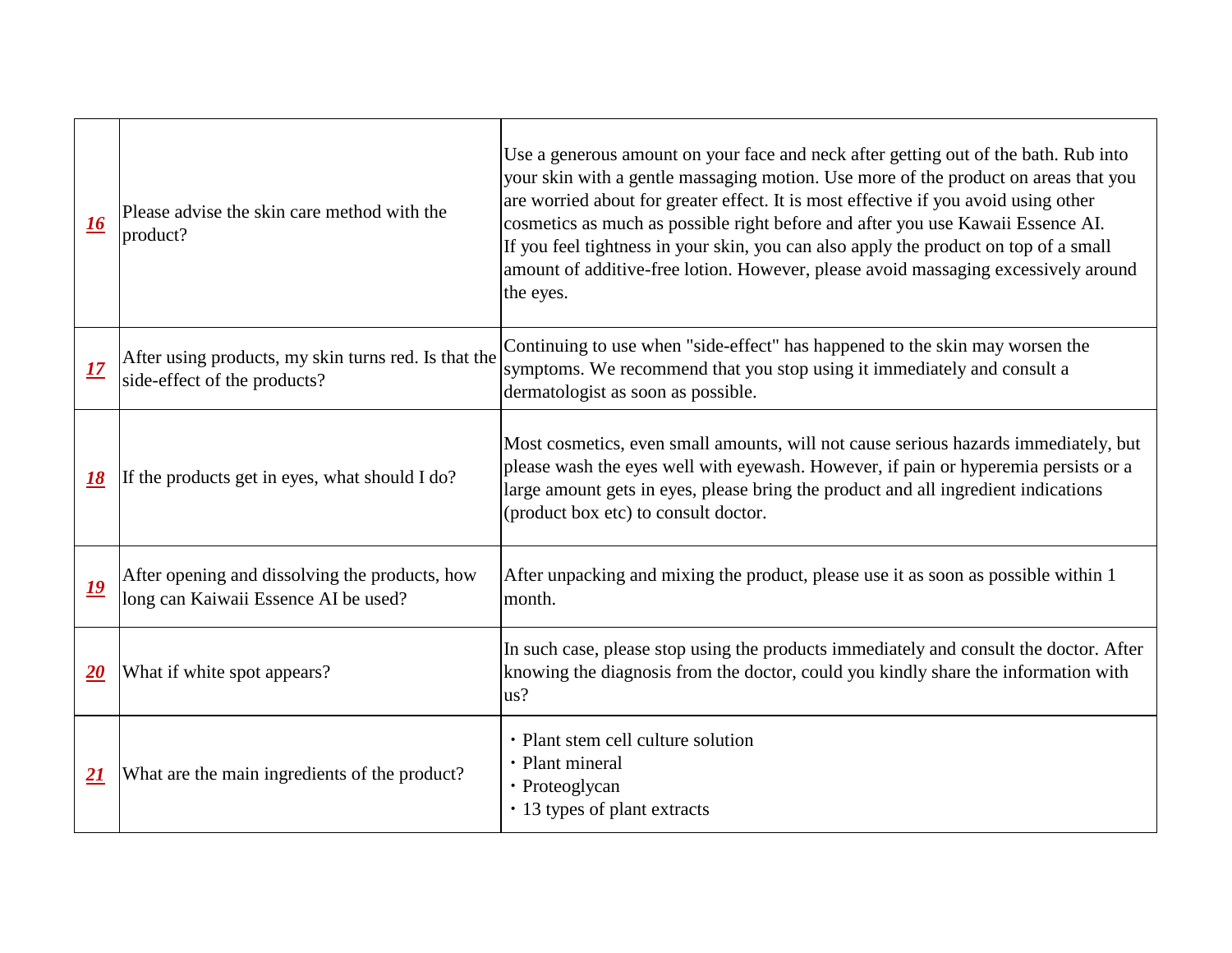| 22              | What is Proteoglycan?                                                                                             | Proteoglycan is a complex carbohydrate that<br>Many people are aware of collagen, hyaluron<br>It is comparatively easy to extract these comp<br>worldwide.<br>Proteoglycan is even more effective than thes<br>make it difficult to extract, so until now we h<br>However, thanks to technological advances b<br>over many days and nights, we have arrived a<br>available to everyone. |
|-----------------|-------------------------------------------------------------------------------------------------------------------|-----------------------------------------------------------------------------------------------------------------------------------------------------------------------------------------------------------------------------------------------------------------------------------------------------------------------------------------------------------------------------------------|
| $\overline{23}$ | Please tell me the content of the product?                                                                        | 20 ml each                                                                                                                                                                                                                                                                                                                                                                              |
| 24              | Do you import your humic shale minerals and<br>fulvic acid from United States? In what type are<br>they imported? | Both are imported as raw materials from the<br>the humic shale minerals are a powder and th                                                                                                                                                                                                                                                                                             |
| 25              | What are fulvic acid and humic shale mineral? Is<br>there any different between those 2 ingredients?              | They are the same in that they both contain ri<br>However, the fulvic acid from New Mexico i<br>attention for its abundant fulvic acid content.                                                                                                                                                                                                                                         |
| 26              | Do other companies offer products with humic<br>shale minerals and fulvic acid?                                   | We cannot speak to other companies' produc<br>both humic shale minerals and fulvic acid at                                                                                                                                                                                                                                                                                              |

combines protein and carbohydrates. hic acid, and chondroitin. pounds, so they are used in many products

se compounds, but its complex structures have been unable to mass produce it. brought to us by research and development at an era where Proteoglycan can be

United States. When they are imported, the fulvic acid is a liquid.

ich quantities of plant-based minerals. in particular has recently attracted

cts, but only Perfect Mineral Ai provides the same time.